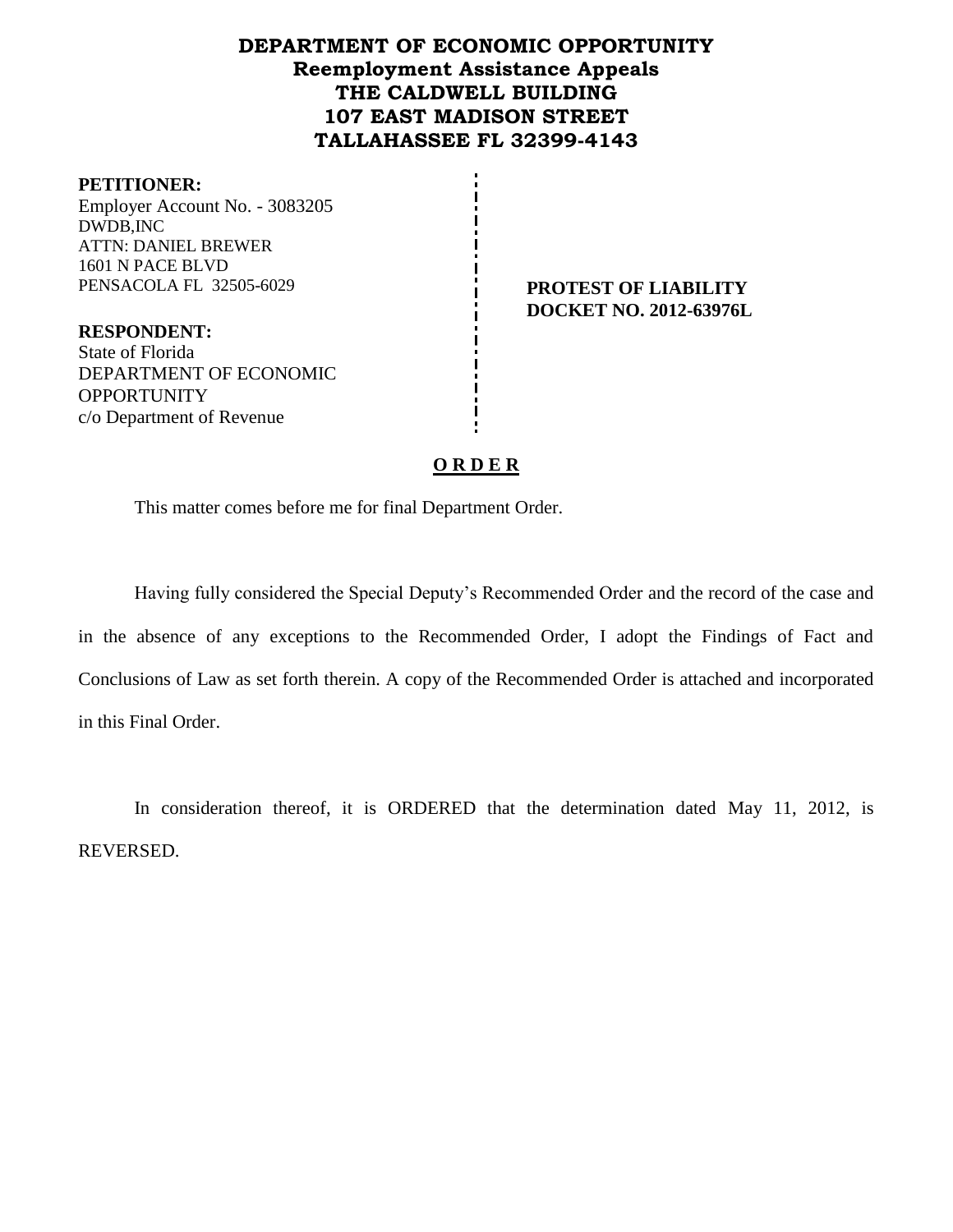#### **JUDICIAL REVIEW**

Any request for judicial review must be initiated within 30 days of the date the Order was filed. Judicial review is commenced by filing one copy of a *Notice of Appeal* with the DEPARTMENT OF ECONOMIC OPPORTUNITY at the address shown at the top of this Order and a second copy, with filing fees prescribed by law, with the appropriate District Court of Appeal. It is the responsibility of the party appealing to the Court to prepare a transcript of the record. If no court reporter was at the hearing, the transcript must be prepared from a copy of the Special Deputy's hearing recording, which may be requested from the Office of Appeals.

Cualquier solicitud para revisión judicial debe ser iniciada dentro de los 30 días a partir de la fecha en que la Orden fue registrada. La revisión judicial se comienza al registrar una copia de un *Aviso de Apelación* con la Agencia para la Innovación de la Fuerza Laboral [*DEPARTMENT OF ECONOMIC OPPORTUNITY]* en la dirección que aparece en la parte superior de este *Orden* y una segunda copia, con los honorarios de registro prescritos por la ley, con el Tribunal Distrital de Apelaciones pertinente. Es la responsabilidad de la parte apelando al tribunal la de preparar una transcripción del registro. Si en la audiencia no se encontraba ningún estenógrafo registrado en los tribunales, la transcripción debe ser preparada de una copia de la grabación de la audiencia del Delegado Especial [*Special Deputy*], la cual puede ser solicitada de la Oficina de Apelaciones.

Nenpòt demann pou yon revizyon jiridik fèt pou l kòmanse lan yon peryòd 30 jou apati de dat ke Lòd la te depoze a. Revizyon jiridik la kòmanse avèk depo yon kopi yon *Avi Dapèl* ki voye bay DEPARTMENT OF ECONOMIC OPPORTUNITY lan nan adrès ki parèt pi wo a, lan tèt *Lòd* sa a e yon dezyèm kopi, avèk frè depo ki preskri pa lalwa, bay Kou Dapèl Distrik apwopriye a. Se responsabilite pati k ap prezante apèl la bay Tribinal la pou l prepare yon kopi dosye a. Si pa te gen yon stenograf lan seyans lan, kopi a fèt pou l prepare apati de kopi anrejistreman seyans lan ke Adjwen Spesyal la te fè a, e ke w ka mande Biwo Dapèl la voye pou ou.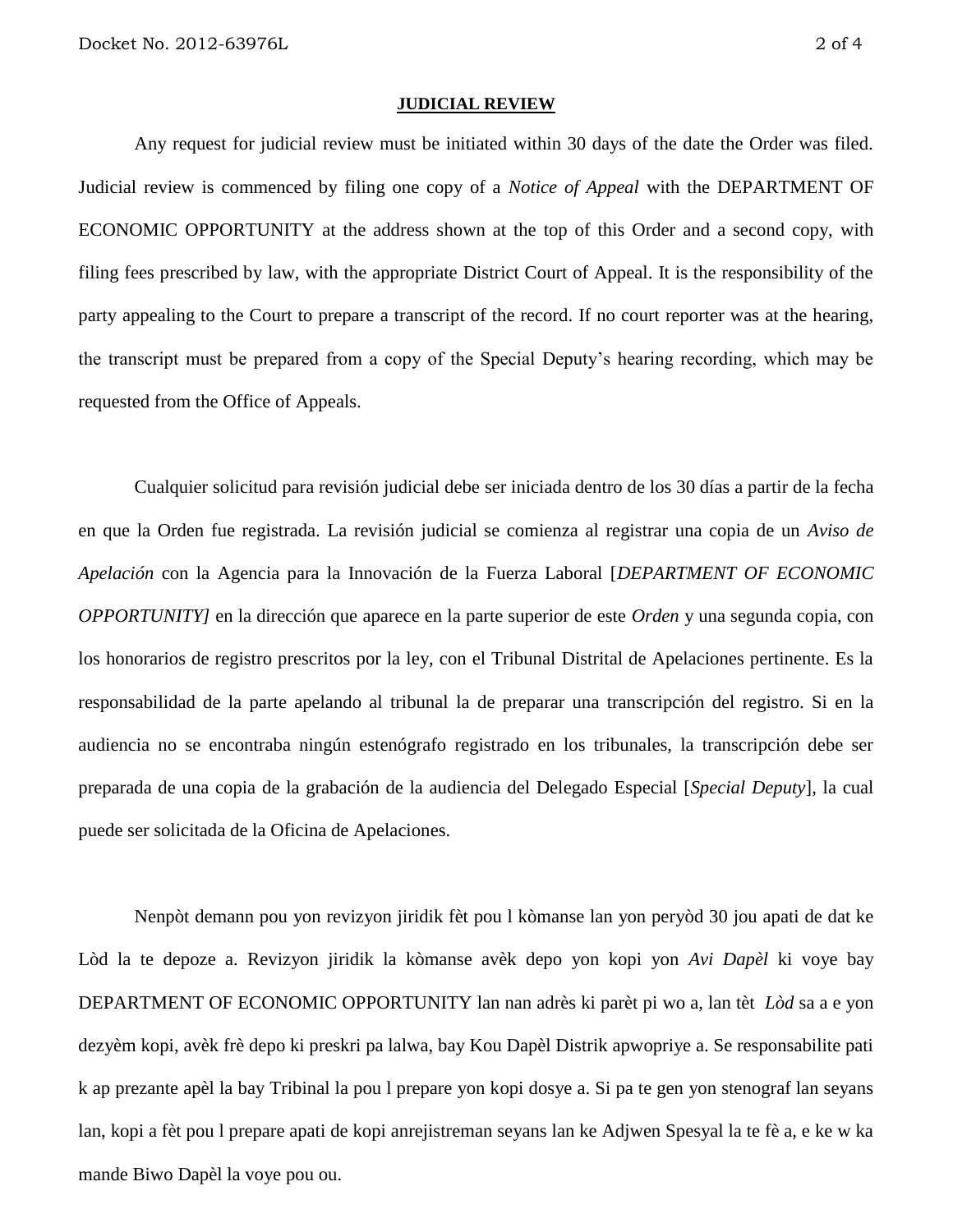DONE and ORDERED at Tallahassee, Florida, this day of October, 2012.



Altemese Smith, Assistant Director, Reemployment Assistance Services DEPARTMENT OF ECONOMIC OPPORTUNITY

FILED ON THIS DATE PURSUANT TO § 120.52, FLORIDA STATUTES, WITH THE DESIGNATED DEPARTMENT CLERK, RECEIPT OF WHICH IS HEREBY ACKNOWLEDGED.

 $\overline{\phantom{a}}$  ,  $\overline{\phantom{a}}$  ,  $\overline{\phantom{a}}$  ,  $\overline{\phantom{a}}$  ,  $\overline{\phantom{a}}$  ,  $\overline{\phantom{a}}$  ,  $\overline{\phantom{a}}$  ,  $\overline{\phantom{a}}$ DEPUTY CLERK DATE

## **CERTIFICATE OF SERVICE**

**I HEREBY CERTIFY that true and correct copies of the foregoing Final Order have been furnished to the persons listed below in the manner described, on the \_\_\_\_\_\_\_ day of October, 2012**.

Shinew D.F

SHANEDRA Y. BARNES, Special Deputy Clerk DEPARTMENT OF ECONOMIC **OPPORTUNITY** Reemployment Assistance Appeals 107 EAST MADISON STREET TALLAHASSEE FL 32399-4143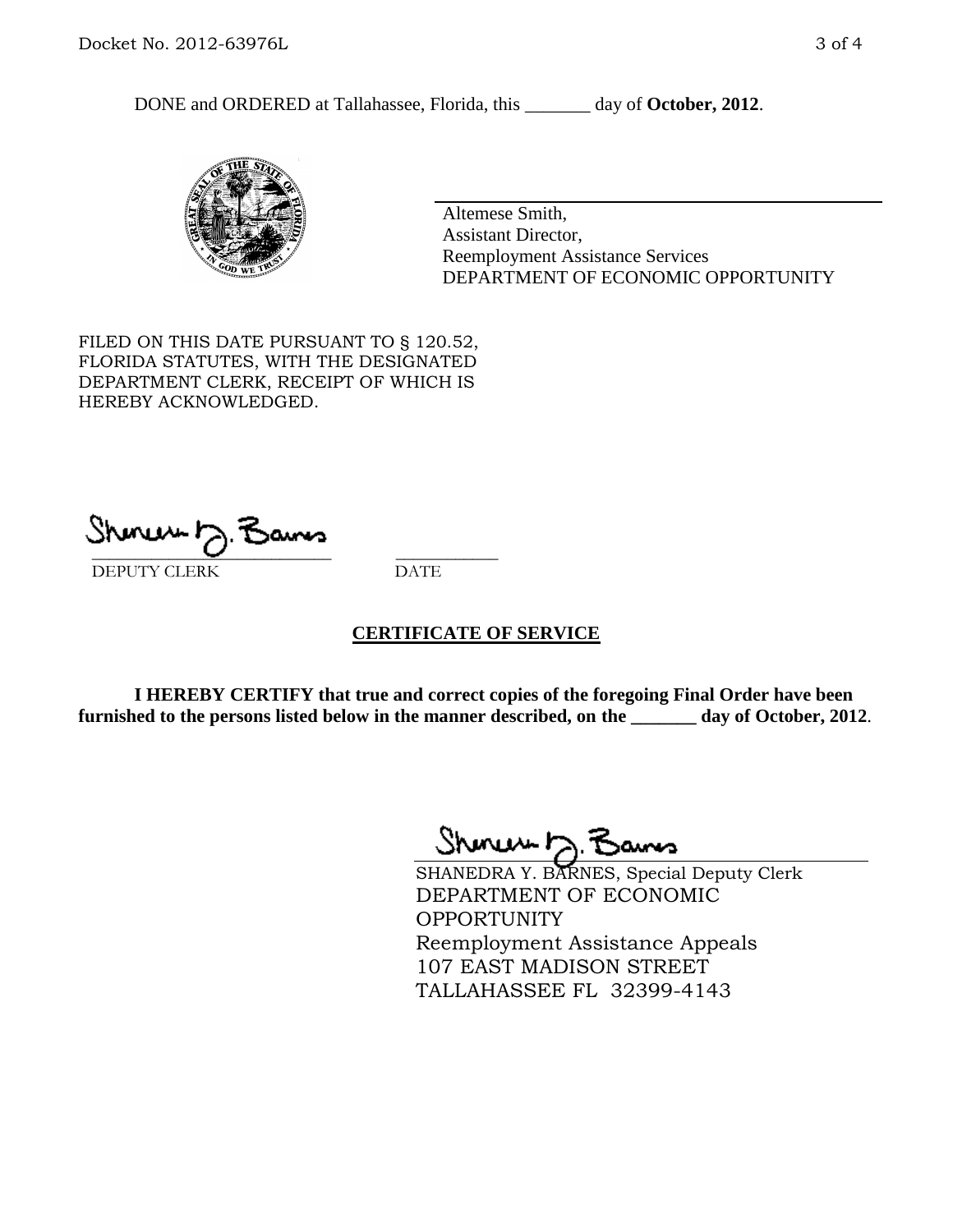Docket No. 2012-63976L 4 of 4

By U.S. Mail:

DWDB,INC ATTN: DANIEL BREWER 1601 N PACE BLVD PENSACOLA FL 32505-6029

JOSEPH WISE 738 EL CAMINO DRIVE

CANTONMENT FL 32533 DEPARTMENT OF REVENUE ATTN: VANDA RAGANS - CCOC #1-4857 5050 WEST TENNESSEE STREET TALLAHASSEE FL 32399

> FLORIDA DEPARTMENT OF REVENUE ATTN: MYRA TAYLOR P O BOX 6417 TALLAHASSEE FL 32314-6417

State of Florida DEPARTMENT OF ECONOMIC OPPORTUNITY c/o Department of Revenue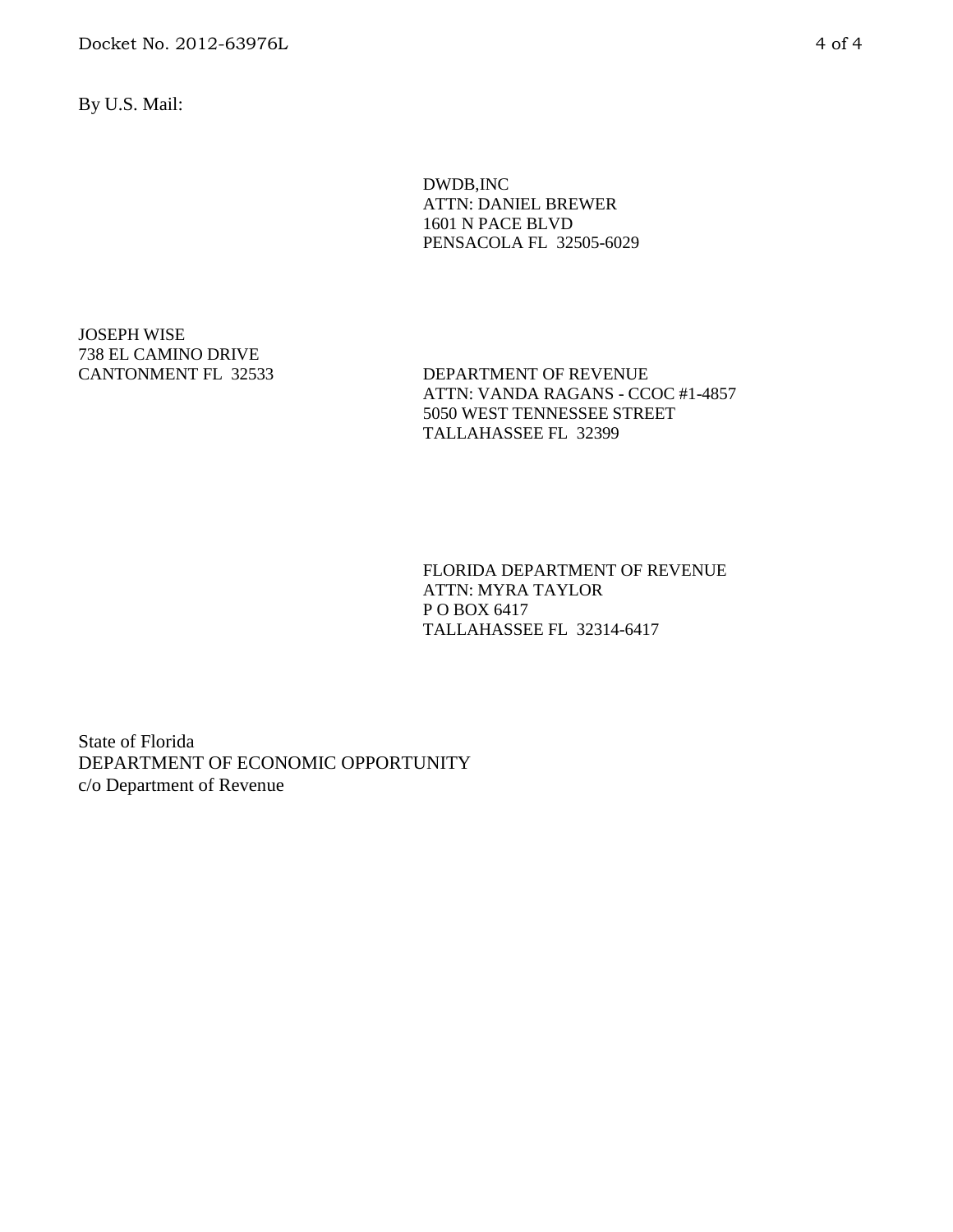## **DEPARTMENT OF ECONOMIC OPPORTUNITY Reemployment Assistance Appeals**

MSC 347 CALDWELL BUILDING 107 EAST MADISON STREET TALLAHASSEE FL 32399-4143

### **PETITIONER:**

Employer Account No. - 3083205 DWDB,INC ATTN: DANIEL BREWER 1601 N PACE BLVD PENSACOLA FL 32505-6029

> **PROTEST OF LIABILITY DOCKET NO. 2012-63976L**

**RESPONDENT:** State of Florida DEPARTMENT OF ECONOMIC **OPPORTUNITY** c/o Department of Revenue

# **RECOMMENDED ORDER OF SPECIAL DEPUTY**

TO: Assistant Director, Interim Executive Director, Reemployment Assistance Services DEPARTMENT OF ECONOMIC OPPORTUNITY

This matter comes before the undersigned Special Deputy pursuant to the Petitioner's protest of the Respondent's determination dated May 11, 2012.

After due notice to the parties, a telephone hearing was held on August 16, 2012. The Petitioner, represented by the Petitioner's president, appeared and testified. The Respondent, represented by a Department of Revenue Tax Specialist II, appeared and testified. The Joined Party appeared and testified.

The record of the case, including the recording of the hearing and any exhibits submitted in evidence, is herewith transmitted. Proposed Findings of Fact and Conclusions of Law were not received.

## **Issues**:

Whether services performed for the Petitioner by the Joined Party constitute insured employment, and if so, the effective date of liability, pursuant to Section 443.036(19), 443.036(21); 443.1216, Florida Statutes.

Whether the Petitioner meets liability requirements for Florida reemployment assistance contributions, and if so, the effective date of liability, pursuant to Sections 443.036(19); 443.036(21), Florida Statutes.

# **Findings of Fact:**

1. The Petitioner is an Alabama corporation that is authorized to do business in the state of Florida. The Petitioner is engaged in the business of wood and chain link fence installation. The Petitioner's principal place of business is located in Mobile, Alabama. The Petitioner also utilizes a lot located in Pensacola, Florida for equipment and material storage. The Petitioner leases workers it considers employees, including the Petitioner's president, from an employee leasing company.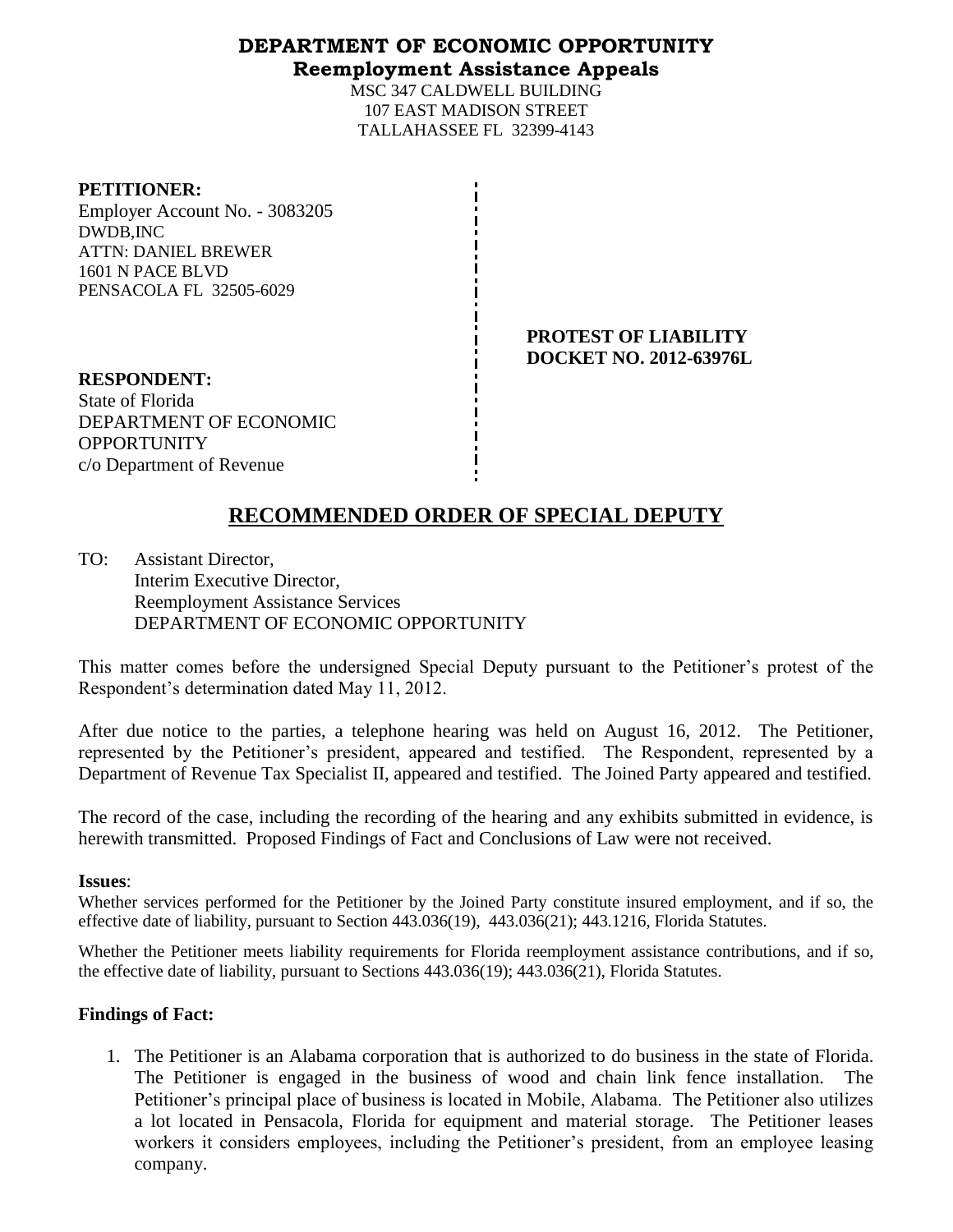- 2. The Petitioner hired the Joined Party as a fence installer in late 2006 or early 2007. From the date of hire until some time in 2008, the Joined Party was leased by the Petitioner through the leasing company, and was considered an employee. In 2008, due to a poor driving record, the Petitioner's insurance company would no longer cover the Joined Party as a driver on the Petitioner's policy. At about the same time, the Petitioner experienced a decline in business. As a result, the Joined Party separated from employment with the leasing company.
- 3. The Petitioner's president told the Joined Party the Petitioner would offer the Joined Party work, when available, as a subcontractor. The Petitioner's president told the Joined Party he would have to provide his own transportation and that he would be responsible for his own taxes.
- 4. The Joined Party did not have set hours for work. When the Petitioner had a fence installation job, the Petitioner contacted the Joined Party by telephone. The Joined Party was free to accept or decline a job. If the Joined Party declined a job, the Petitioner would offer the job to another worker. The Petitioner would continue to offer jobs to the Joined Party. If the Joined Party accepted the job, the Petitioner gave the Joined Party the name and telephone number of the customer's superintendent for contact.
- 5. The Joined Party was paid a price per linear foot of installed fence. For standard jobs, the Joined Party was paid at a recognized industry rate. For custom jobs or jobs with atypical site conditions, the Joined Party and Petitioner negotiated the price per foot. The Joined Party was paid when the job was completed. The Joined Party was required to correct defective work without additional compensation. No taxes were withheld from the Joined Party's pay. The Joined Party did not receive fringe benefits. The Joined Party was not covered under the Petitioner's workers' compensation insurance. The Petitioner reported the Joined Party's earnings on a form 1099- MISC.
- 6. The Joined Party provided his own hand tools. The Petitioner supplied any heavy equipment needed for the work. The Joined Party picked up the materials from a building supply store, or the materials were delivered directly to the job site. The Joined Party used his personal vehicle or rode with another worker to the job site. If the Joined Party used his personal vehicle, the Petitioner reimbursed the Joined Party for the cost of fuel. The fuel cost was charged to the Petitioner's customer as a material cost. The Joined Party was responsible for maintenance and insurance costs associated with the use of his vehicle.
- 7. The Joined Party is a skilled laborer. The Petitioner did not provide any training to the Joined Party. The Petitioner did not supervise the Joined Party's work. The Joined Party contacted the Petitioner when the job was finished and provided the total linear footage of fence and the number of gates installed. The Petitioner did not inspect the work performed by the Joined Party unless the Petitioner's customer had a complaint about the work.
- 8. The Joined Party had the right to perform similar services for competitors of the Petitioner. The Joined Party had the right to subcontract or hire others to perform the work.

# **Conclusions of Law:**

9. The issue in this case, whether services performed for the Petitioner constitute employment subject to the Florida Unemployment Compensation Law, is governed by Chapter 443, Florida Statutes. Section 443.1216(1)(2)2, Florida Statutes, provides that employment subject to the chapter includes service performed by individuals under the usual common law rules applicable in determining an employer-employee relationship.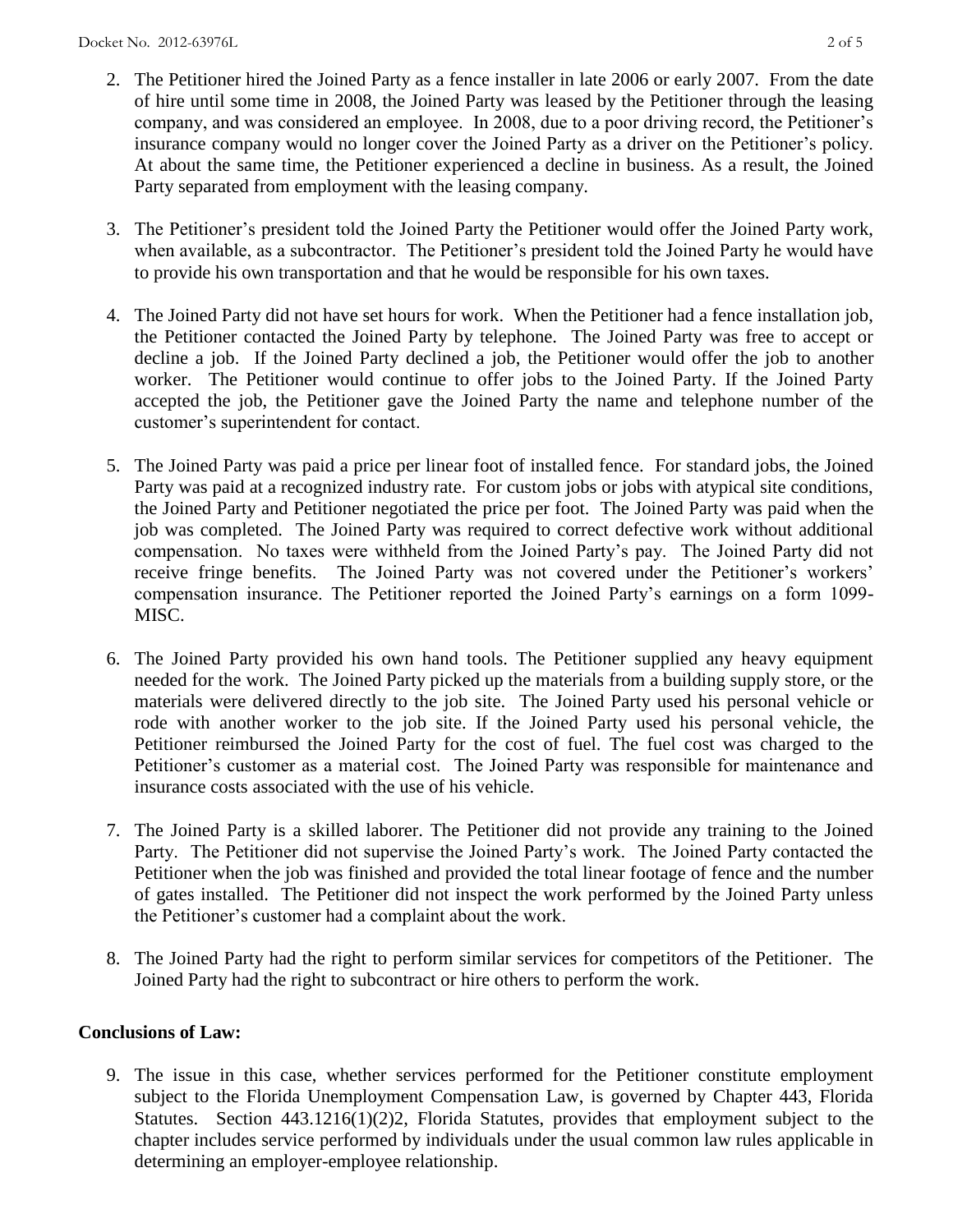- 10. The Supreme Court of the United States held that the term "usual common law rules" is to be used in a generic sense to mean the "standards developed by the courts through the years of adjudication." United States v. W.M. Webb, Inc., 397 U.S. 179 (1970).
- 11. The Supreme Court of Florida adopted and approved the tests in 1 Restatement of Law, Agency 2d Section 220 (1958), for use to determine if an employment relationship exists. See Cantor v. Cochran, 184 So.2d 173 (Fla. 1966); Miami Herald Publishing Co. v. Kendall, 88 So.2d 276 (Fla. 1956); Magarian v. Southern Fruit Distributors, 1 So.2d 858 (Fla. 1941); see also Kane Furniture Corp. v. R. Miranda, 506 So.2d 1061 (Fla. 2d DCA 1987).
- 12. Restatement of Law is a publication, prepared under the auspices of the American Law Institute, which explains the meaning of the law with regard to various court rulings. The Restatement sets forth a nonexclusive list of factors that are to be considered when judging whether a relationship is an employment relationship or an independent contractor relationship.
- 13. 1 Restatement of Law, Agency 2d Section 220 (1958) provides:
	- (1) A servant is a person employed to perform services for another and who, in the performance of the services, is subject to the other's control or right of control.
	- (2) The following matters of fact, among others, are to be considered: (a) the extent of control which, by the agreement, the business may exercise over the details of the work;

(b) whether or not the one employed is engaged in a distinct occupation or business; (c) the kind of occupation, with reference to whether, in the locality, the work is usually done under the direction of the employer or by a specialist without supervision; (d) the skill required in the particular occupation;

(e) whether the employer or the worker supplies the instrumentalities, tools, and the place of work for the person doing the work;

- (f) the length of time for which the person is employed;
- $(g)$  the method of payment, whether by the time or by the job;
- (h) whether or not the work is a part of the regular business of the employer;
- (i) whether or not the parties believe they are creating the relation of master and servant;
- (j) whether the principal is or is not in business.
- 14. Comments in the Restatement explain that the word "servant" does not exclusively connote manual labor, and the word "employee" has largely replaced "servant" in statutes dealing with various aspects of the working relationship between two parties.
- 15. In Department of Health and Rehabilitative Services v. Department of Labor & Employment Security, 472 So.2d 1284 (Fla. 1<sup>st</sup> DCA 1985), the court confirmed that the factors listed in the Restatement are the proper factors to be considered in determining whether an employer-employee relationship exists. However, in citing La Grande v. B&L Services, Inc., 432 So.2d 1364, 1366 (Fla.  $1<sup>st</sup> DCA$  1983), the court acknowledged that the question of whether a person is properly classified an employee or an independent contractor often cannot be answered by reference to "hard and fast" rules, but rather must be addressed on a case-by-case basis.
- 16. In Adams v. Department of Labor and Employment Security, 458 So.2d 1161 (Fla. 1<sup>st</sup> DCA 1984), the court held that the basic test for determining a worker's status is the employing unit's right of control over the manner in which the work is performed. The court, quoting Farmer's and Merchant's Bank v. Vocelle, 106 So.2d 92 (Fla. 1<sup>st</sup> DCA 1958), stated: "[I]f the person serving is merely subject to the control of the person being served as to the results to be obtained, he is an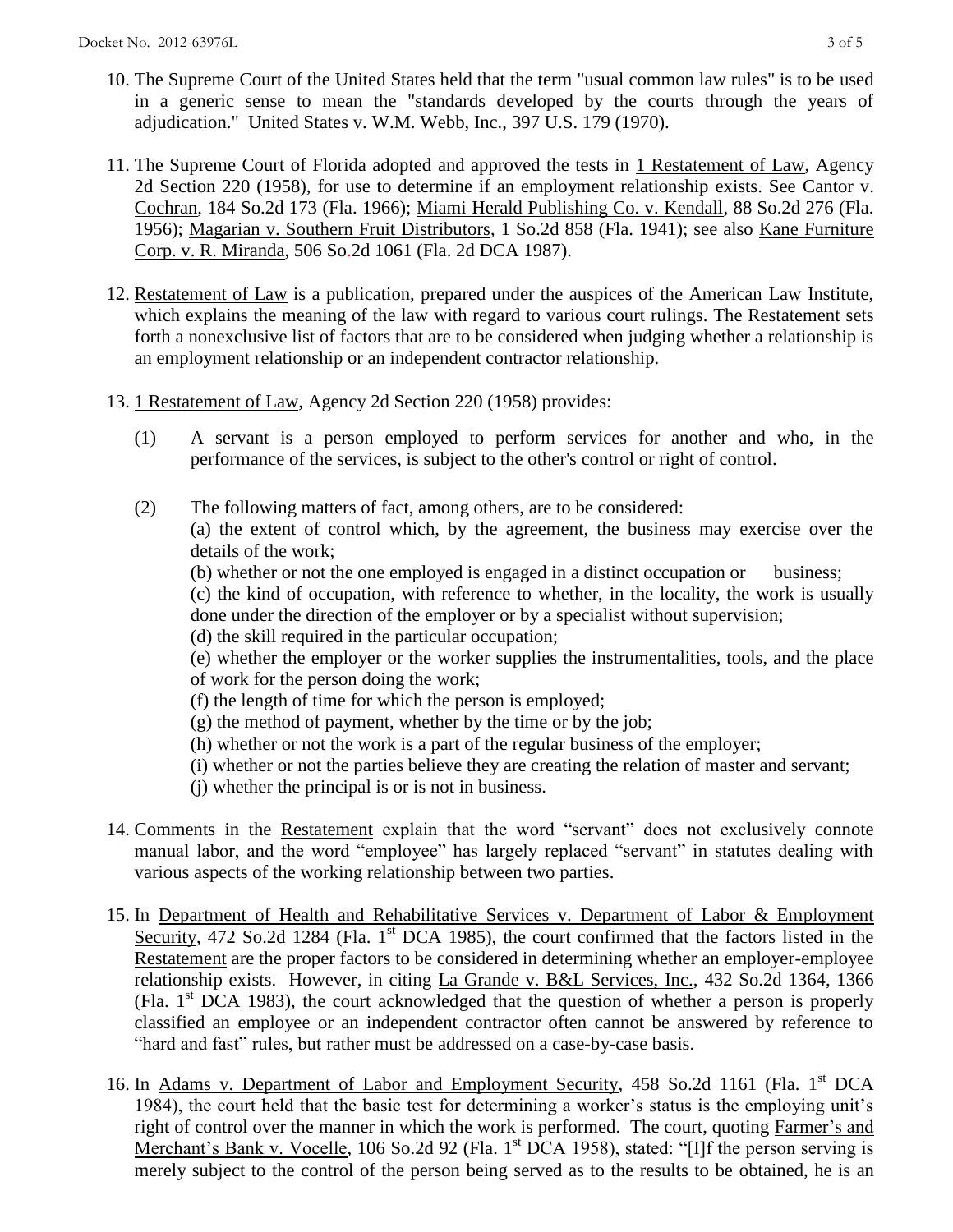independent contractor; if he is subject to the control of the person being served as to the means to be used, he is not an independent contractor."

- 17. It was not shown in this case that the Petitioner exercised sufficient control over the Joined Party as to create an employer-employee relationship. The Petitioner did not determine what work was performed, how the work was performed, or when the work was performed. The Joined Party could accept or decline a job. The Joined Party was not trained or instructed by the Petitioner as to how to perform the work. The Joined Party did not have set hours for work. The Joined Party's work was not supervised. The Joined Party could hire another individual to perform all or part of the work. The Joined Party could perform similar services for a competitor of the Petitioner.
- 18. The Joined Party was paid on a piecework basis, rather than by time. The price was either based on industry standards or was negotiated. The Joined Party utilized his own vehicle and hand tools in connection with the performance of the work.
- 19. The Petitioner did not withhold taxes from the Joined Party's pay. The Petitioner did not provide any fringe benefits to the Joined Party. The Petitioner reported the Joined Party's earnings as nonemployee compensation.
- 20. It is concluded that the services performed for the Petitioner by the Joined Party do not constitute insured work.
- 21. The record shows the Petitioner's president and other individuals considered employees by the Petitioner are leased by the Petitioner under a contract with an employee leasing company. Accordingly, pursuant to Section 443.1215(1), Florida Statutes, the Petitioner does not meet liability requirements for Florida reemployment assistance contributions.

**Recommendation:** It is recommended that the determination dated May 11, 2012, be REVERSED.

Respectfully submitted on September 7, 2012.



SUSAN WILLIAMS, Special Deputy Office of Appeals

A party aggrieved by the *Recommended Order* may file written exceptions to the Director at the address shown above within fifteen days of the mailing date of the *Recommended Order*. Any opposing party may file counter exceptions within ten days of the mailing of the original exceptions. A brief in opposition to counter exceptions may be filed within ten days of the mailing of the counter exceptions. Any party initiating such correspondence must send a copy of the correspondence to each party of record and indicate that copies were sent.

Una parte que se vea perjudicada por la *Orden Recomendada* puede registrar excepciones por escrito al Director Designado en la dirección que aparece arriba dentro de quince días a partir de la fecha del envío por correo de la *Orden Recomendada*. Cualquier contraparte puede registrar contra-excepciones dentro de los diez días a partir de la fecha de envió por correo de las excepciones originales. Un sumario en oposición a contra-excepciones puede ser registrado dentro de los diez días a partir de la fecha de envío por correo de las contra-excepciones. Cualquier parte que dé inicio a tal correspondencia debe enviarle una copia de tal correspondencia a cada parte contenida en el registro y señalar que copias fueron remitidas.